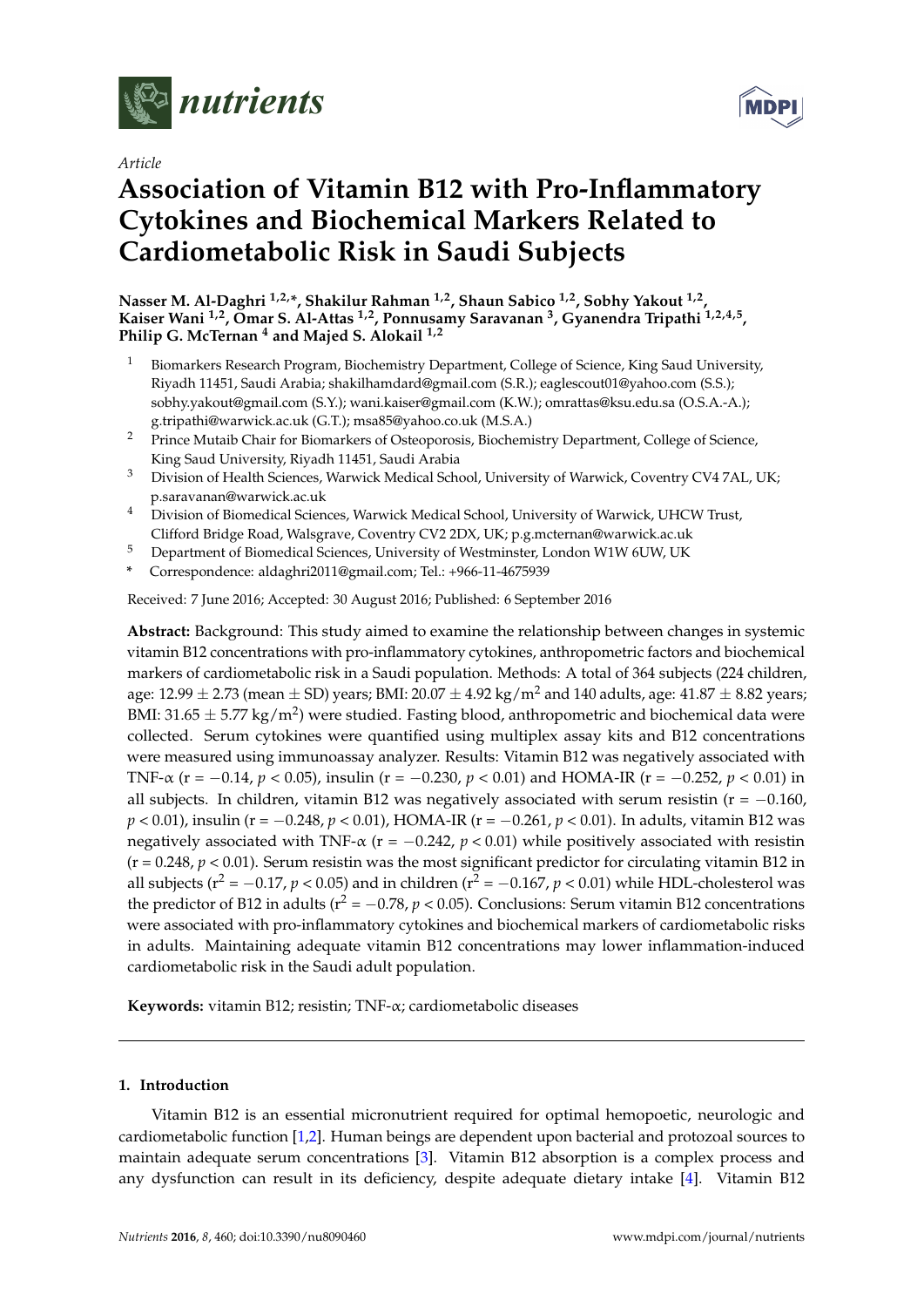membranes [\[3](#page-5-2)[,5\]](#page-6-0).

deficiency affects two principal enzymatic pathways, i.e., methylation process of homocysteine to methionine and the conversion of methylmalonyl coenzyme A (CoA) to succinyl-CoA [\[2](#page-5-1)[,5\]](#page-6-0), which lead to accumulation of methylmalonic acid (MMA) and/or homocysteine (Hcy) [\[2](#page-5-1)[,5\]](#page-6-0). Excessive accumulation of homocysteine in blood (hyperhomocysteinemia) is associated with an increased risk of cardiovascular disease due to its cellular and vasculo-toxic effects [\[1](#page-5-0)[,5\]](#page-6-0); whilst, increase in circualting methylmalonic acid (MMA) level is associated with defective fatty acid synthesis of neuronal

Current evidence demonstrated that vitamin B12 deficiency is linked to various atherogenic processes, mainly, but not exclusively, through B12 deficiency-induced hyperhomosyteinemia [\[6\]](#page-6-1). Hyperhomocysteinemia is a possible independent risk factor for cardiovascular disease, mechanisms of which include reduction of nitric oxide thereby promoting endothelial dysfunction [\[7,](#page-6-2)[8\]](#page-6-3). On the other hand, cytokines, such as tumor necrosis factor (TNF-α) and resistin, play an important role in cardiovascular risk and insulin resistance [\[9,](#page-6-4)[10\]](#page-6-5).

Unfortunately, there is limited information available as to whether circulating vitamin B12 concentrations affect the cardiometabolic status of the Arab population. In fact, while it has been previously observed that vitamin B12 is inversely associated with homocysteine in the general Saudi population [\[11\]](#page-6-6), homocysteine itself is not a risk factor for endothelial function, at least amongst Saudi Arabs [\[12\]](#page-6-7). Therefore, in this study we aimed to examine the associations between serum vitamin B12 concentrations, pro-inflammatory cytokines and biochemical markers of cardiovascular and metabolic risk in the general population of Saudi Arabia.

#### **2. Materials and Methods**

#### *2.1. Subjects and Experimental Design*

In this cross-sectional study, a total of 364 Saudi subjects (224 children aged 8–17 years and 140 adults aged 30–59 years) were recruited from four Primary Health Care Centers (PHCCs) within Riyadh, Saudi Arabia. Written informed consent was obtained prior to inclusion in the study. Inclusion criteria were apparently healthy children ( $N = 224$ ) and adults ( $N = 140$ ), nonsmokers, non-diabetic, non-hypertensive and without morbid obesity. Ethical approval was obtained from the Ethics Committee of the College of Science Research Center (Ethics Approval Code: 8/25/36681), King Saud University, Riyadh, Saudi Arabia.

#### *2.2. Anthropometric Measurements*

A generalized questionnaire was given to all participating subjects aimed at seeking demographic information, general health status and past medical history. Physical examination was carried out by a physician who ensured exclusion of subjects with chronic conditions (cardiac, kidney or liver disease, hypertension, psychiatric conditions) or use of medications known to affect body weight (e.g., steroids). Weight and height were recorded to the nearest 0.2 kg and 0.5 cm, respectively, using an appropriate international standard scale (Digital Pearson Scale, ADAM Equipment Inc., Oxford, CT, USA). Both measurements were done while subjects were standing upright and wearing light clothing. Body mass index (BMI) was calculated as weight in kg divided by height in squared meters (kg/m<sup>2</sup>). Additionally, waist and hip circumferences were measured using a standardized measuring tape in centimeters (cm) and the waist-to-hip ratio (WHR) was estimated. Blood pressure was measured using an appropriate mercury sphygmomanometer, measured twice with 5-min intervals and the mean of the two readings was recorded.

#### *2.3. Blood Collection and Biochemical Measurements*

Fasting blood samples were collected and stored at −20 ◦C. Serum insulin, leptin, adiponectin, TNF-α and resistin were quantified using multiplex assay kits that utilize fluorescent microbead technology, allowing simultaneous quantification of several target proteins within a single serum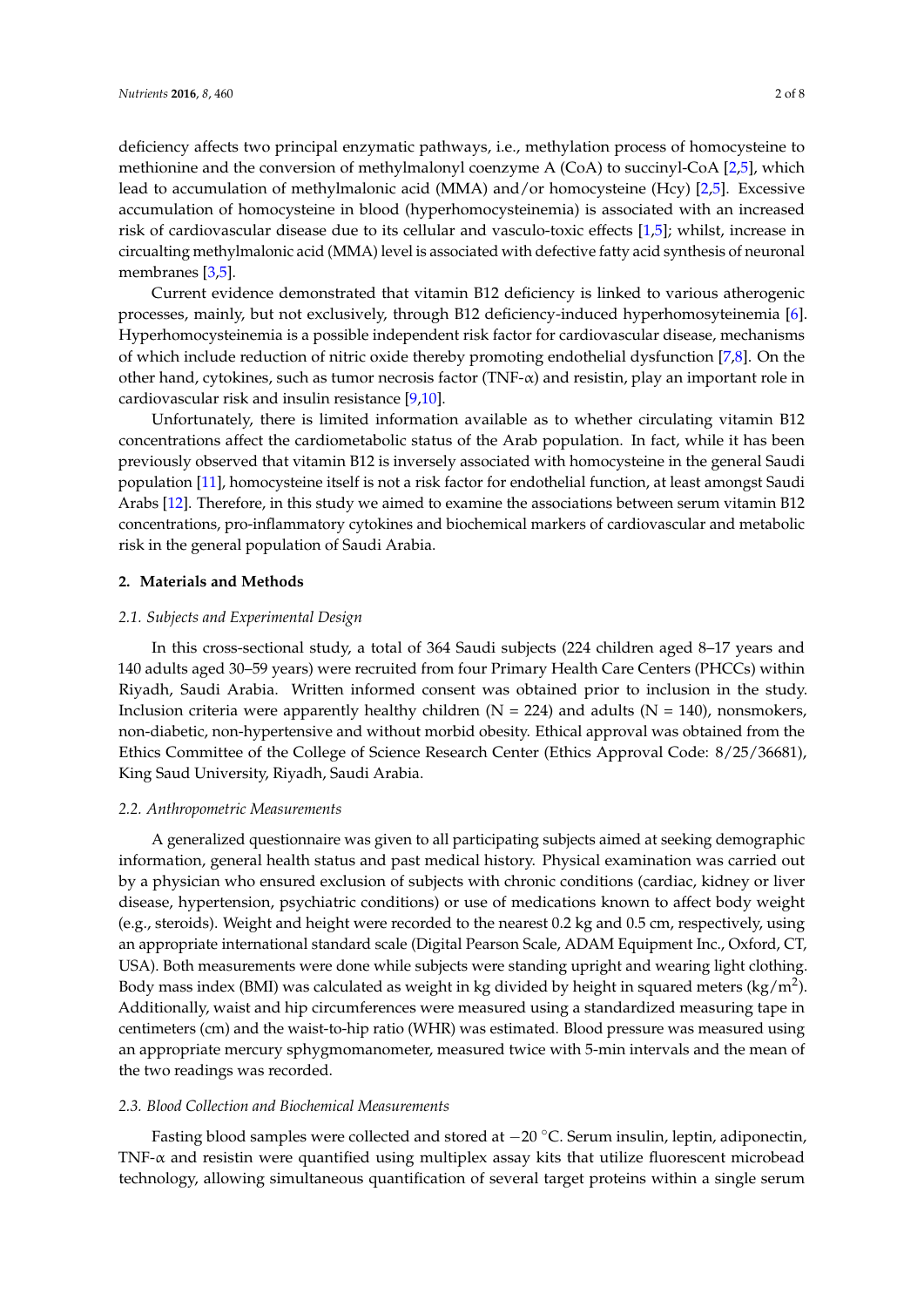sample of  $50-100$   $\mu$ . These included pre-mixed and fully customized panels that utilized the Luminex's xMAP Technology platform (Luminexcorp, TX, USA). For parameters measured using the multiplex assay, the intra-assay variation was 1.4%–7.9% and inter-assay variation of <21%. Minimum detectable concentrations (MDC) were as follows: insulin, 50.9 pg/mL; leptin, 85.4 pg/mL; adiponectin, 145.4 pg/mL; resistin, 6.7 pg/mL, and TNF- $\alpha$ , 0.14 pg/mL.

Vitamin B12 was measured using Roche Elecsys immunoassay analyzer, Cobas e 411 (Roche Diagnsotics GmbH, Mannheim, Germany) that employs the test principle of competitive electrochemiluminiscence immunoassay. The assay has a linearity range of 30–2000 pg/mL. The assay involves binding of vitamin B12 in the sample to the ruthenium labeled antibody. Streptavidin coated microparticles (solid phase), binds the biotin labeled vitamin B12 and ruthenium labeled antibody. A further wash period leaves the solid phase magnetic microparticles bound with vitamin B12-biotin and ruthenium labeled antibody, which generates chemiluminiscent emission signal that is inversely proportional to the concentration of vitamin B12 present in the patient sample. The interand intra-assay coefficients of variation (CV) for Vitamin B12 were 3.0% and 3.7%, respectively.

Fasting serum glucose concentrations and complete lipid profile (triglycerides, total cholesterol, high density lipoprotein (HDL)-cholesterol were determined using a biochemical analyzer) (Konelab, Espoo, Finland). This biochemical analyzer was calibrated routinely prior to the analysis of all serum samples using quality control samples provided by the manufacturer (Thermo-Fisher Scientific, Espoo, Finland). Low density lipoprotein (LDL)-cholesterol was calculated using the Friedman formula.

#### *2.4. Statistical Analyses*

Statistical analyses were carried out using the SPSS software version 16.0 (SPSS Inc., Chicago, IL, USA). Data were expressed as mean ± standard deviation. Kolmogorov-Smirnov statistics was performed to test continuous variables for normality. All non-Gaussian parameters were logarithmically or square-root transformed to normalize data. Independent Student T-test was used to compare means between groups of normally distributed data. Pearson correlations between serum vitamin B12 and the rest of the variables were determined. Stepwise linear regression models were performed using vitamin B12 as dependent variable and age, gender, BMI, systolic and diastolic blood pressure, waist and hip circumference, glucose, insulin, HDL, LDL, triglycerides, total cholesterol, leptin, adiponectin, TNF-α, resistin, HOMA-IR as independent variables to determine significant predictors. In all statistical tests, *p*-values < 0.05 were considered significant.

#### **3. Results**

A total of 364 Saudi subjects (224 children and 140 adults) satisfied the inclusion criteria and were included in the analysis. All the anthropometric and laboratory characteristics of the study participants are presented in Table [1.](#page-3-0)

| Parameters                 | Children            | <b>Adults</b>       |  |  |  |
|----------------------------|---------------------|---------------------|--|--|--|
| Clinical Characteristics   |                     |                     |  |  |  |
| N                          | 224                 | 140                 |  |  |  |
| $M/F$ (%)                  | 122/102 (54.5/45.5) | 37/103(26.4/73.6)   |  |  |  |
| Age (years)                | $12.99 \pm 2.73$    | $41.87 \pm 8.82$    |  |  |  |
| Body Mass Index $(kg/m^2)$ | $20.07 \pm 4.92$    | $31.65 \pm 5.77$    |  |  |  |
| Waist circumference (cm)   | $66.37 \pm 15.50$   | $88.51 \pm 15.65$   |  |  |  |
| Hip circumference (cm)     | $82.06 \pm 15.59$   | $99.01 \pm 15.77$   |  |  |  |
| Systolic Blood Pressure    | $105.54 \pm 10.21$  | $114.25 \pm 13.53$  |  |  |  |
| Diastolic Blood Pressure   | $68.85 + 7.12$      | $75.73 \pm 8.81$    |  |  |  |
| Glycemic Profile           |                     |                     |  |  |  |
| Glucose $(mmol/L)$         | $5.11 \pm 0.61$     | $5.37 \pm 0.81$     |  |  |  |
| Insulin $(IU/mL)$ #        | $6.5(4.1-10.8)$     | $9.3(7.1-13.2)$     |  |  |  |
| $HOMA-IR#$                 | $1.46(0.88 - 2.41)$ | $2.37(1.50 - 3.22)$ |  |  |  |

**Table 1.** Clinical characteristics, glycemic, lipid and metabolic profiles of subjects.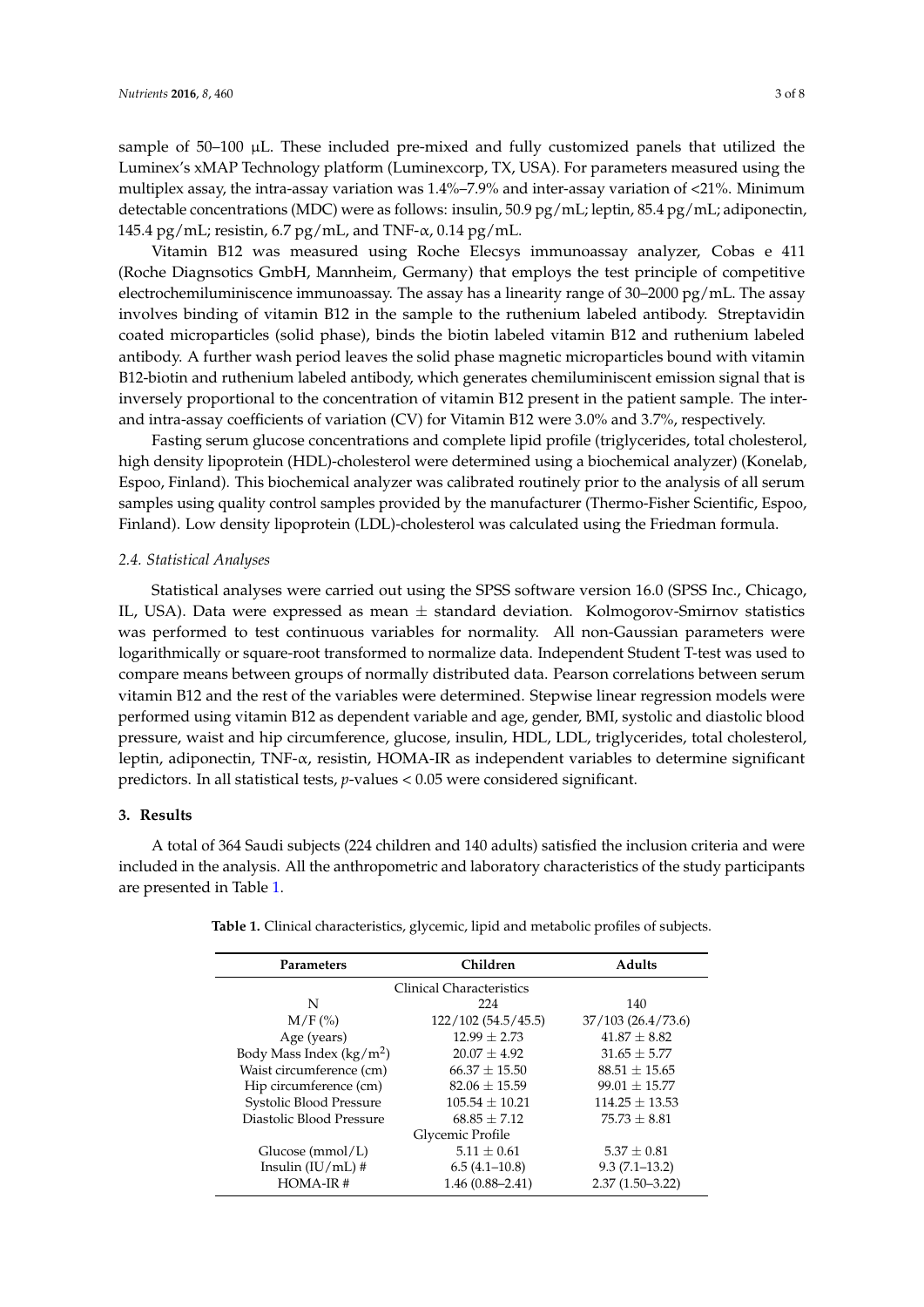<span id="page-3-0"></span>

| Parameters                 | Children             | <b>Adults</b>        |  |  |  |
|----------------------------|----------------------|----------------------|--|--|--|
| Lipid Profile              |                      |                      |  |  |  |
| Triglycerides (mmol/L) #   | $1.06 \pm 0.55$      | $1.54 + 0.71$        |  |  |  |
| Total Cholesterol (mmol/L) | $4.23 \pm 0.77$      | $4.65 \pm 0.98$      |  |  |  |
| HDL-Cholesterol (mmol/L)   | $1.02 + 0.34$        | $0.87 \pm 0.33$      |  |  |  |
| LDL-Cholesterol (mmol/L)   | $2.72 + 0.69$        | $3.07 \pm 0.77$      |  |  |  |
| Metabolic Profile          |                      |                      |  |  |  |
| Leptin $(ng/mL)$ #         | $9.10(1.94 - 27.62)$ | 15.73 (7.52–25.67)   |  |  |  |
| Adiponectin $(mg/mL)$ #    | 20.22 (12.66-28.42)  | 17.37 (5.19-431)     |  |  |  |
| Resistin $(ng/mL)$ #       | 15.10 (9.97-20.88)   | $5.01(2.89 - 14.47)$ |  |  |  |
| TNF- $\alpha$ (pg/mL) #    | 7.51 (4.91-9.79)     | 15.34 (5.08-74.02)   |  |  |  |
| Vitamin B12 (Pg/mL) #      | 421 (290.6–530.6)    | 371.25 (288.6-496.3) |  |  |  |

**Table 1.** *Cont.*

Note: Data presented as N (%) for frequencies; mean  $\pm$  standard deviation for normal continuous variables; # denotes continuous variables with non-Gaussian distribution and presented as median (25th–75th Percentile).

Correlations between vitamin B12 and clinical parameters measured are presented in Table [2.](#page-3-1) In children, vitamin B12 level was negatively associated with age (r = −0.19, *p* < 0.01), hip circumference (r = −0.20, *p* < 0.01), systolic BP (r = −0.21, *p* < 0.01), insulin (r = −0.24, *p* < 0.01), HOMA-IR (r = −0.26,  $p < 0.01$ ) and resistin (r =  $-0.16$ ,  $p < 0.01$ ). In adults, vitamin B12 was positively associated with serum resistin (r = 0.24, *p* < 0.01), whereas it was negatively associated with TNF- $\alpha$  (r = -0.24, *p* < 0.01). Mean serum concentrations of vitamin B12 were plotted against quartiles of HOMA-IR (supplementary materials Figure S1) and resistin (supplementary materials Figure S2) in children and adults.

<span id="page-3-1"></span>**Table 2.** Associations between vitamin B12 and clinical, glycemic, lipid and metabolic profiles.

| Parameters                          | Coefficients of Correlation (r) |                    |  |
|-------------------------------------|---------------------------------|--------------------|--|
|                                     | Children $(N = 224)$            | Adults $(N = 140)$ |  |
| Age (years)                         | $-0.192**$                      | 0.022              |  |
| Body Mass Index ( $\text{kg/m}^2$ ) | $-0.132$                        | 0.006              |  |
| Waist circumference (cm)            | $-0.105$<br>0.089               |                    |  |
| Hip circumference (cm)              | $-0.207**$                      | 0.050              |  |
| Systolic Blood Pressure (mmHg)      | $-0.211**$                      | 0.116              |  |
| Diastolic Blood Pressure (mmHg)     | $-0.119$                        | $-0.029$           |  |
| Glucose $(mmol/L)$                  | $-0.102$                        | $-0.071$           |  |
| Insulin $(IU/mL)$ #                 | $-0.248**$                      | $-0.118$           |  |
| <b>HOMA-IR</b>                      | $-0.261**$                      | $-0.156$           |  |
| Triglyceride (mmol/L) #             | $-0.104$                        | 0.041              |  |
| Cholesterol (mmol/L)                | 0.010                           | 0.177              |  |
| HDL-Cholesterol (mmol/L)            | $0.139*$                        | 0.030              |  |
| $LDL-Cholesterol (mmol/L)$          | $-0.046$                        | 0.117              |  |
| Leptin $(ng/mL)$ #                  | $-0.130$                        | 0.060              |  |
| Adiponectin $(mg/mL)$ #             | 0.054                           | 0.036              |  |
| Resistin $(ng/mL)$ #                | $-0.160**$                      | $0.248**$          |  |
| TNF- $\alpha$ (pg/mL) #             | $-0.062$                        | $-0.242**$         |  |

Note: Data presented as coefficient (r); \* denotes significance at 0.05 level; \*\* denotes significance at 0.01 level; # log transformed values.

Stepwise linear regression analysis, using vitamin B12 as the dependent variable and all the parameters as independent variables, is presented in Table [3.](#page-4-0) In adults, HDL-cholesterol was the significant predictor of vitamin B12 ( $r^2 = 0.78$ ,  $p = 0.044$ ) whilst, serum resistin ( $r^2 = -0.16$ ,  $p = 0.004$ ), gender ( $r^2 = -0.15$ ,  $p = 0.001$ ) and age ( $r^2 = -0.22$ ,  $p = 0.02$ ) were independent predictors of vitamin B12 level in children.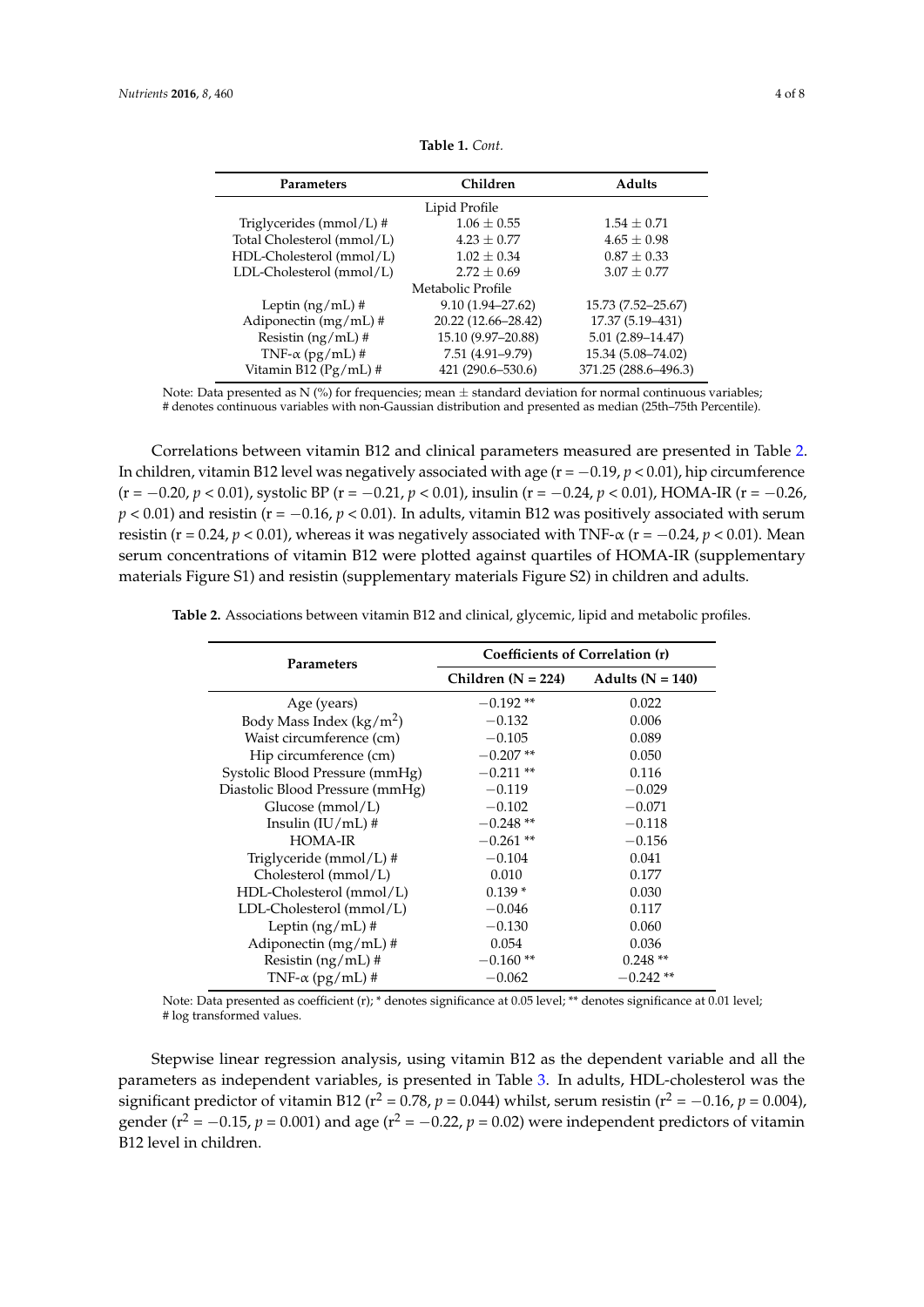|           | Predictor       | Unstandardized $\beta$ | SЕ    | <i>v</i> -Value |
|-----------|-----------------|------------------------|-------|-----------------|
| Adults    | HDL-cholesterol | 0.781                  | 0.169 | 0.044           |
|           | Gender          | $-0.155$               | 0.036 | 0.001           |
| Children. | Age             | $-0.022$               | 0.007 | 0.02            |
|           | Resistin        | $-0.167$               | 0.069 | 0.004           |

<span id="page-4-0"></span>**Table 3.** Stepwise linear regression analysis using vitamin B12 as a dependent variable.

Note: Independent variables entered: age, gender, BMI, systolic and diastolic blood pressure, waist and hip circumference, glucose, insulin, HDL-cholesterol, LDL-cholesterol, triglycerides, total cholesterol, leptin, adiponectin, TNF-α, resistin, HOMA-IR. Significant at *p* < 0.05.

#### **4. Discussion**

The present study represents the first in a Saudi population and highlights a relationship between circulating vitamin B12 concentrations, cytokines and biomarkers associated with cardiometabolic risk. For this study we recruited a total of 364 subjects (224 children, and 140 adults). Fasting blood, anthropometric and biochemical data were collected. Serum cytokines were quantified using multiplex assay kits and B12 concentrations were measured using immunoassay analyzer. Our observations are of considerable clinical importance, as any irregularity in the metabolism of vitamin B12 is known to be associated with a wide spectrum of hematologic, metabolic and cardiovascular disorders and early intervention appears key [\[1](#page-5-0)[,4,](#page-5-3)[5,](#page-6-0)[9\]](#page-6-4).

TNF-α is a hallmark of inflammation [\[13\]](#page-6-8) and several lines of evidence suggest the association of vitamin B12 deficiency with an increased incidence of inflammation and associated metabolic complications  $[3,13]$  $[3,13]$ . In the current study we observed a significant inverse correlation between serum vitamin B12 and TNF- $\alpha$  level in adults. However, in children, there was no such correlation. Elevated systemic TNF-α level is observed to be associated with depletion of primary antioxidants that cells use to protect themselves against free radicals' damaging effects [\[14\]](#page-6-9). Depletion of antioxidants further induces pro-inflammatory cytokines and other inflammatory by-products like prostaglandins and leukotrienes, known risk factors for metabolic and cardiovascular diseases [\[14](#page-6-9)[,15\]](#page-6-10). Earlier studies suggest that consistent chronic inflammation may lead to insulin resistance, type 2 diabetes mellitus (T2DM) and cardiovascular disease (CVD) [\[10\]](#page-6-5). Deficiency of vitamin B12 causes hyperhomocysteinemia (HHcy) [\[5](#page-6-0)[,16\]](#page-6-11), and elevated homocysteine is known to lead to an inflammatory state, a risk factor for coronary heart disease [\[16\]](#page-6-11) and insulin resistance [\[17,](#page-6-12)[18\]](#page-6-13). In mice, HHcy promotes insulin resistance by directly inducing the expression and secretion of TNF- $\alpha$  and resistin [\[19\]](#page-6-14). TNF- $\alpha$ then activates c-Jun N-terminal kinase (JNK), which, in turn, inhibits Akt activity and leads to insulin resistance [\[20](#page-6-15)[,21\]](#page-6-16).

The study also observed an inverse association between vitamin B12, HOMA-IR and insulin levels in children, indicating that deficiency of vitamin B12 at an early age may cause insulin resistance. Consistent with our observation, a similar association between vitamin B12 and HOMA-IR was observed by Mahalle et al. [\[1\]](#page-5-0) and Kaya et al. [\[22\]](#page-6-17), in Indian subjects with coronary artery disease and in women with polycystic ovary syndrome, respectively. Furthermore, Stewart et al. found in Nepalese subjects that low maternal vitamin B12 status was associated with insulin resistance in offspring [\[23\]](#page-6-18). Contrary to these, a cross-sectional study conducted in 135 Asian-Indian women found no correlation between serum vitamin B12 and HOMA-IR [\[24\]](#page-6-19).

Resistin, originally described as an adipocyte-specific hormone, has been suggested to be an important link between obesity, insulin resistance and diabetes [\[25](#page-6-20)[,26\]](#page-6-21). It was observed that serum concentrations of resistin are significantly increased in obese and diabetic patients [\[27,](#page-7-0)[28\]](#page-7-1). Resistin has also been linked to the development of atherosclerosis and CVD [\[23](#page-6-18)[,29\]](#page-7-2). In our study, a significant inverse association between vitamin B12 concentrations and resistin was observed in children, whereas, in adults, it was positively associated. Stepwise linear regression analysis revealed that resistin was the most significant predictor of vitamin B12 in children. In another study, 220 patients with acute coronary syndrome (ACS) had significantly higher serum resistin concentrations than patients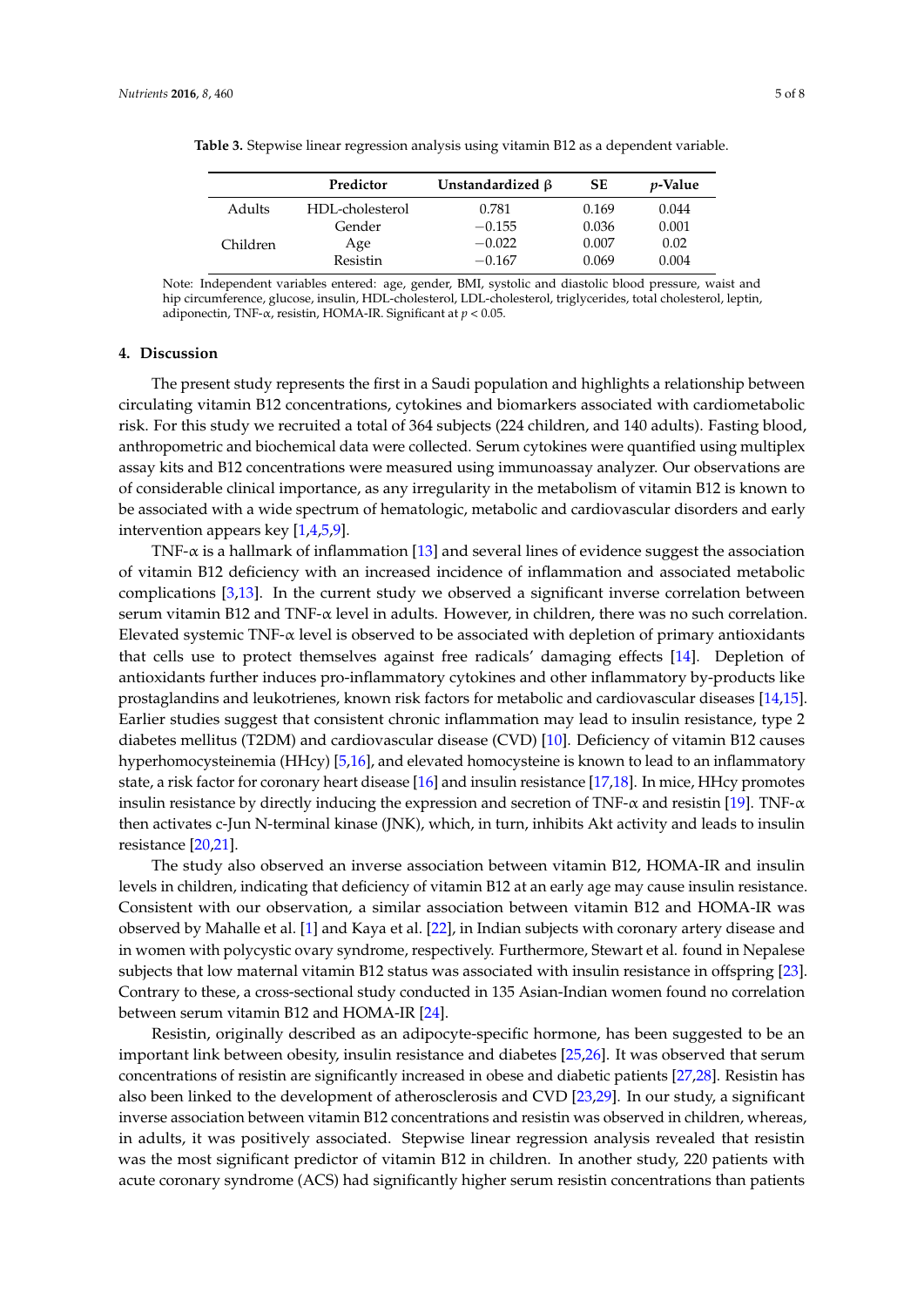classified as normal [\[30\]](#page-7-3). However, research on resistin has also been controversial in understanding their pathological relevance and its association with T2DM and cardiovascular diseases [\[31](#page-7-4)[,32\]](#page-7-5). Hence, conclusive data await new strong evidence to elucidate the role of resistin in various disease processes. Nevertheless, resistin has primarily been shown to be relevant to inflammation-related diseases like atherosclerosis and arthritis [\[33\]](#page-7-6) and may have a role in the regulation of pro-inflammatory cytokines' (IL-6 and TNF-α) expression in human peripheral blood mononuclear cells (PBMC) via NF-κB pathway [\[33](#page-7-6)[,34\]](#page-7-7). In yet another study conducted by Stejskal et al., it was observed that persons with clinical signs of severe inflammation showed significantly higher concentrations of resistin than healthy individuals [\[35\]](#page-7-8). Since resistin and TNF- $\alpha$  are pro-inflammatory in action, and inflammation has a central role in cardiovascular diseases and insulin resistance, deficiency of vitamin B12 may, therefore, have importance in the development of cardiometabolic diseases in Saudi population.

The limitations of this study include its cross-sectional nature and, thus, we cannot determine causality. Furthermore, information on diet is lacking and would have provided added value as to whether adequate B12 concentrations lead to better cardiometabolic parameters independent of a healthy diet. Lastly, the findings may not be a true representation of the general healthy population, since women were over represented in the current study, and whether the associations are true for those with chronic diseases also cannot be answered in the study's present scope. Despite these limitations, this is the first study particularly from the Arab region, which reflects direct link between vitamin B12 with adipocytokines and biochemical markers of cardiometabolic risks. The present findings warrant further investigation addressing how interventional therapies with vitamin B12 affect cardiovascular and metabolic diseases.

### **5. Conclusions**

In conclusion, our study suggests weak but significant associations between circulating vitamin B12 concentrations with serum insulin and HOMA-IR in children, and inflammatory cytokines such as TNF-α and resistin in adults. Our findings have significant clinical importance, since these biochemical markers and cytokines are independent risk factors for cardiovascular and metabolic diseases in adults. Thus, determination of vitamin B12 status and treatment in cases of deficiency could be a clinically useful strategy in the prevention of cardiometabolic diseases.

**Supplementary Materials:** The following are available online at [http://www.mdpi.com/2072-6643/8/9/460/s1,](http://www.mdpi.com/2072-6643/8/9/460/s1) Figure S1: Mean vitamin B12 concentrations according to quartiles of HOMA-IR in children and adults, Figure S2: Mean vitamin B12 concentrations according to quartiles of resistin in children and adults.

**Acknowledgments:** The study was supported by King Saud University, Deanship of Scientific Research, Prince Mutaib Bin Abdullah Chair for Biomarkers of Osteoporosis (PMCO). The authors are also thankful for Malak Nawaz Khan Khattak for the statistical analyses of data.

**Author Contributions:** N.M.A., M.S.A., O.S.A., and S.P. conceptualized the study, K.W. and S.Y. performance of experiments, S.R. and S.S. researched the data, wrote the manuscript and contributed to the final version of the manuscript, G.T., P.G.M., S.P., and S.S. provided intellectual input and contributed to the final version of the manuscript.

**Conflicts of Interest:** The authors declare no conflict of interest.

#### **References**

- <span id="page-5-0"></span>1. Mahalle, N.; Kulkarni, M.V.; Garg, M.K.; Naik, S.S. Vitamin B12 deficiency and hyperhomocysteinemia as correlates of cardiovascular risk factors in Indian subjects with coronary artery disease. *J. Cardiol.* **2013**, *61*, 289–294. [\[CrossRef\]](http://dx.doi.org/10.1016/j.jjcc.2012.11.009) [\[PubMed\]](http://www.ncbi.nlm.nih.gov/pubmed/23473764)
- <span id="page-5-1"></span>2. Oh, R.; Brown, D.L. Vitamin B12 deficiency. *Am. Fam. Physician* **2003**, *67*, 979–986. [\[PubMed\]](http://www.ncbi.nlm.nih.gov/pubmed/12643357)
- <span id="page-5-2"></span>3. Guéant, J.-L.; Alpers, D.H. Vitamin B12, a fascinating micronutrient, which influences human health in the very early and later stages of life. *Biochimie* **2013**, *95*, 967–969. [\[CrossRef\]](http://dx.doi.org/10.1016/j.biochi.2013.02.007) [\[PubMed\]](http://www.ncbi.nlm.nih.gov/pubmed/23415651)
- <span id="page-5-3"></span>4. Sadeghian, S.; Fallahi, F.; Salarifar, M.; Davoodi, G.; Mahmoodian, M.; Fallah, N.; Darvish, N.; Karimi, S.; Tehran Heart Center. Homocysteine, vitamin B12 and folate levels in premature coronary artery disease. *BMC Cardiovas. Disord.* **2006**, *6*, 38. [\[CrossRef\]](http://dx.doi.org/10.1186/1471-2261-6-38) [\[PubMed\]](http://www.ncbi.nlm.nih.gov/pubmed/17002799)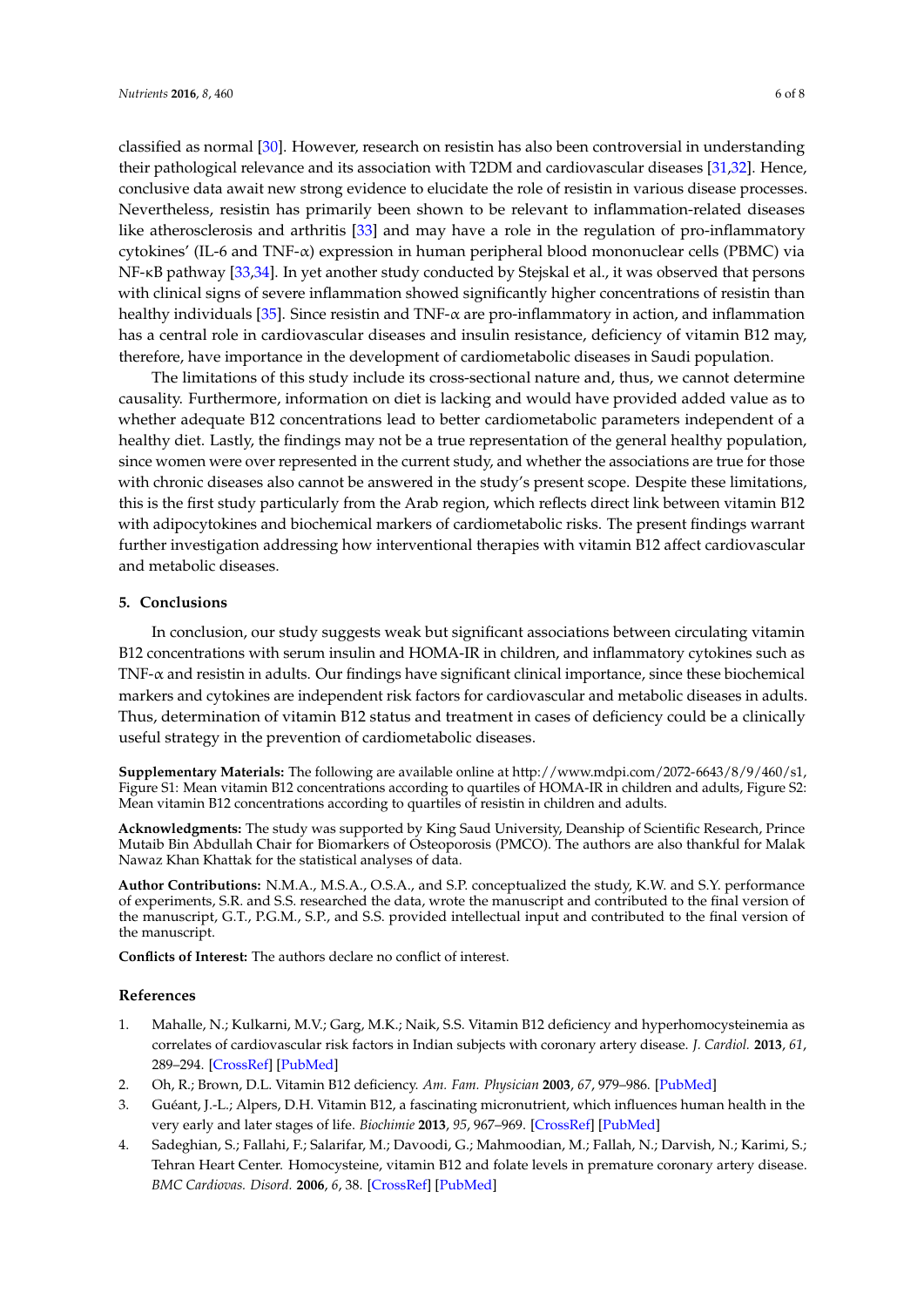- <span id="page-6-0"></span>5. Battaglia-Hsu, S.F.; Akchiche, N.; Noel, N.; Alberto, J.M.; Jeannesson, E.; Orozco-Barrios, C.E.; Martinez-Fong, D.; Daval, J.L.; Gueant, J.L. Vitamin B12 deficiency reduces proliferation and promotes differentiation of neuroblastoma cells and up-regulates PP2A, proNGF, and TACE. *Proc. Natl. Acad. Sci. USA* **2009**, *106*, 21930–21935. [\[CrossRef\]](http://dx.doi.org/10.1073/pnas.0811794106) [\[PubMed\]](http://www.ncbi.nlm.nih.gov/pubmed/19959661)
- <span id="page-6-1"></span>6. Pawlak, R. Is vitamin B12 deficiency a risk factor for cardiovascular disease in vegatarians? *Am. J. Prev. Med.* **2015**, *48*, e11–e26. [\[CrossRef\]](http://dx.doi.org/10.1016/j.amepre.2015.02.009) [\[PubMed\]](http://www.ncbi.nlm.nih.gov/pubmed/25998928)
- <span id="page-6-2"></span>7. Lai, W.K.; Kan, M.Y. Homocysteine-induced endothelial dysfunction. *Ann. Nutr. Metab.* **2015**, *67*, 1–12. [\[CrossRef\]](http://dx.doi.org/10.1159/000437098) [\[PubMed\]](http://www.ncbi.nlm.nih.gov/pubmed/26201664)
- <span id="page-6-3"></span>8. Fratoni, V.; Brandi, M.L. B vitamins, homocysteine and bone health. *Nutrients* **2015**, *7*, 2176–2192. [\[CrossRef\]](http://dx.doi.org/10.3390/nu7042176) [\[PubMed\]](http://www.ncbi.nlm.nih.gov/pubmed/25830943)
- <span id="page-6-4"></span>9. Smits, M.M.; Woudstra, P.; Utzschneider, K.M.; Tong, J.; Gerchman, F.; Faulenbach, M.; Carr, D.B.; Aston-Mourney, K.; Chait, A.; Knopp, R.H.; et al. Adipocytokines as features of the metabolic syndrome determined using confirmatory factor analysis. *Ann. Epidemiol.* **2013**, *23*, 415–421. [\[CrossRef\]](http://dx.doi.org/10.1016/j.annepidem.2013.03.001) [\[PubMed\]](http://www.ncbi.nlm.nih.gov/pubmed/23535025)
- <span id="page-6-5"></span>10. Piya, M.K.; McTernan, P.G.; Kumar, S. Adipokine inflammation and insulin resistance: The role of glucose, lipids and endotoxin. *J. Endocrinol.* **2013**, *216*, T1–T15. [\[CrossRef\]](http://dx.doi.org/10.1530/JOE-12-0498) [\[PubMed\]](http://www.ncbi.nlm.nih.gov/pubmed/23160966)
- <span id="page-6-6"></span>11. Ardawi, M.S.; Rouzi, A.A.; Qari, M.H.; Dahlawi, F.M.; Al-Raddadi, R.M. Influence of age, sex, folate and vitamin B12 status on plasma homocysteine in Saudis. *Saudi Med. J.* **2002**, *23*, 959–968. [\[PubMed\]](http://www.ncbi.nlm.nih.gov/pubmed/12235471)
- <span id="page-6-7"></span>12. Abdulle, A.M.; Pathan, J.Y.; Moussa, N.; Gariballa, S. Association between homocysteine and endothelial dysfunction markers in stroke disease. *Nutr. Neursci.* **2010**, *13*, 2–6. [\[CrossRef\]](http://dx.doi.org/10.1179/147683010X12611460763562) [\[PubMed\]](http://www.ncbi.nlm.nih.gov/pubmed/20132648)
- <span id="page-6-8"></span>13. Popa, C.; Netea, M.G.; van Riel, P.L.; van der Meer, J.W.; Stalenhoef, A.F. The role of TNF-alpha in chronic inflammatory conditions, intermediary metabolism, and cardiovascular risk. *J. Lipid Res.* **2007**, *48*, 751–762. [\[CrossRef\]](http://dx.doi.org/10.1194/jlr.R600021-JLR200) [\[PubMed\]](http://www.ncbi.nlm.nih.gov/pubmed/17202130)
- <span id="page-6-9"></span>14. Chen, X.; Andresen, B.T.; Hill, M.; Zhang, J.; Booth, F.; Zhang, C. Role of Reactive Oxygen Species in Tumor Necrosis Factor-alpha Induced Endothelial Dysfunction. *Curr. Hypertens Rev.* **2008**, *4*, 245–255. [\[CrossRef\]](http://dx.doi.org/10.2174/157340208786241336) [\[PubMed\]](http://www.ncbi.nlm.nih.gov/pubmed/20559453)
- <span id="page-6-10"></span>15. Weiss, N. Mechanisms of increased vascular oxidant stress in hyperhomocys-teinemia and its impact on endothelial function. *Curr. Drug Metab.* **2005**, *6*, 27–36. [\[CrossRef\]](http://dx.doi.org/10.2174/1389200052997357) [\[PubMed\]](http://www.ncbi.nlm.nih.gov/pubmed/15720205)
- <span id="page-6-11"></span>16. Lawrence de Koning, A.B.; Werstuck, G.H.; Zhou, J.; Austin, R.C. Hyperhomocysteinemia and its role in the development of atherosclerosis. *Clin. Biochem.* **2003**, *36*, 431–441. [\[CrossRef\]](http://dx.doi.org/10.1016/S0009-9120(03)00062-6)
- <span id="page-6-12"></span>17. Buysschaer, M.; Dramais, A.S.; Wallemacq, P.E.; Hermans, M.P. Hyperhomocysteinemia in type 2 diabetes: Relationship to macroangiopathy, nephropathy, and insulin resistance. *Diabetes Care* **2000**, *23*, 1816–1822. [\[CrossRef\]](http://dx.doi.org/10.2337/diacare.23.12.1816)
- <span id="page-6-13"></span>18. Al-Daghri, N.M. Hyperhomocysteinemia, coronary heart disease, and diabetes mellitus as predicted by various definitions for metabolic syndrome in a hypertensive Saudi population. *Saudi Med. J.* **2007**, *28*, 339–346. [\[PubMed\]](http://www.ncbi.nlm.nih.gov/pubmed/17334456)
- <span id="page-6-14"></span>19. Li, Y.; Jiang, C.; Xu, G.; Wang, N.; Zhu, Y.; Tang, C.; Wang, X. Homocysteine upregulates resistin production from adipocytes in vivo and in vitro. *Diabetes* **2008**, *57*, 817–827. [\[CrossRef\]](http://dx.doi.org/10.2337/db07-0617) [\[PubMed\]](http://www.ncbi.nlm.nih.gov/pubmed/18192543)
- <span id="page-6-15"></span>20. Hotamisligil, G.S. Mechanisms of TNF-alpha-induced insulin resistance. *Exp. Clin. Endocrinol. Diabetes* **1999**, *107*, 119–125. [\[CrossRef\]](http://dx.doi.org/10.1055/s-0029-1212086) [\[PubMed\]](http://www.ncbi.nlm.nih.gov/pubmed/10320052)
- <span id="page-6-16"></span>21. Moller, D.E. Potential role of TNF-alpha in the pathogenesis of insulin resistance and type 2 diabetes. *Trends Endocrinol. Metab.* **2000**, *11*, 212–217. [\[CrossRef\]](http://dx.doi.org/10.1016/S1043-2760(00)00272-1)
- <span id="page-6-17"></span>22. Kaya, C.; Cengiz, S.D.; Satiroglu, H. Obesity and insulin resistance associated with lower plasma vitamin B12 in PCOS. *Reprod. Biomed. Online* **2009**, *19*, 721–726. [\[CrossRef\]](http://dx.doi.org/10.1016/j.rbmo.2009.06.005) [\[PubMed\]](http://www.ncbi.nlm.nih.gov/pubmed/20021721)
- <span id="page-6-18"></span>23. Stewart, C.P.; Christian, P.; Schulze, K.J.; Arguello, M.; LeClerq, S.C.; Khatry, S.K.; West, K.P., Jr. Low maternal vitamin B-12 status is associated with offspring insulin resistance regardless of antenatal micronutrient supplementation in rural Nepal. *J. Nutr.* **2011**, *141*, 1912–1917. [\[CrossRef\]](http://dx.doi.org/10.3945/jn.111.144717) [\[PubMed\]](http://www.ncbi.nlm.nih.gov/pubmed/21865563)
- <span id="page-6-19"></span>24. Gammon, C.S.; von Hurst, P.R.; Coad, J.; Kruger, R.; Stonehouse, W. Vegetarianism, vitamin B12 status, and insulin resistance in a group of predominantly overweight/obese South Asian women. *Nutrition* **2012**, *28*, 20–24. [\[CrossRef\]](http://dx.doi.org/10.1016/j.nut.2011.05.006) [\[PubMed\]](http://www.ncbi.nlm.nih.gov/pubmed/21835592)
- <span id="page-6-20"></span>25. Jamaluddin, M.S.; Weakley, S.M.; Yao, Q.; Chen, C. Resistin: Functional roles and therapeutic considerations for cardiovascular disease. *Brit. J. Pharmacol.* **2012**, *165*, 622–632. [\[CrossRef\]](http://dx.doi.org/10.1111/j.1476-5381.2011.01369.x) [\[PubMed\]](http://www.ncbi.nlm.nih.gov/pubmed/21545576)
- <span id="page-6-21"></span>26. Sheng, C.H.; Di, J.; Jin, Y.; Zhang, Y.C.; Wu, M.; Sun, Y.; Zhang, G.Z. Resistin is expressed in human hepatocytes and induces insulin resistance. *Endocrine* **2008**, *33*, 135–143. [\[CrossRef\]](http://dx.doi.org/10.1007/s12020-008-9065-y) [\[PubMed\]](http://www.ncbi.nlm.nih.gov/pubmed/18446452)